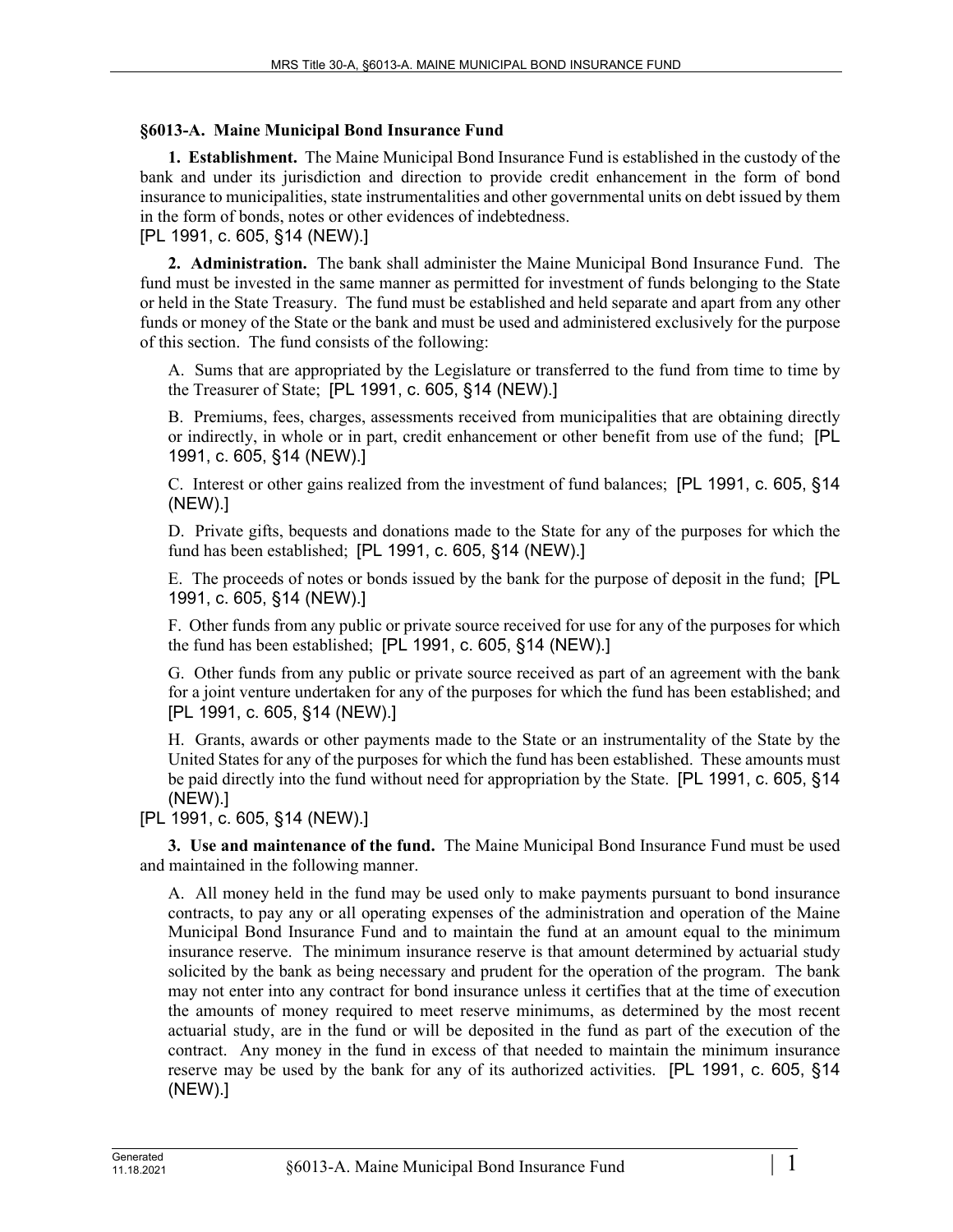B. To ensure the maintenance of the fund, a required minimum reserve, valued at cost, market, amortized value or other methods as determined proper by the actuarial method, must be determined. An amount equal to the determined required minimum reserve must be annually appropriated and paid for deposit in the fund. The amount of the minimum reserve deposit, if any, must be certified by the executive director of the bank to the Governor as the amount necessary to restore any fund to an amount equal to the required minimum reserve for the average aggregate amount of bond insurance contracts outstanding during the 12-month period prior to certification. [PL 1991, c. 605, §14 (NEW).]

[PL 1991, c. 605, §14 (NEW).]

**4. Operation and eligibility.** The bond insurance program shall operate, determine eligibility and make payments as follows.

A. The bank is authorized to operate a bond insurance program and may:

(1) Establish fund insurance contracts;

(2) Charge and collect premiums;

(3) Make appropriate payments;

(4) Sell bonds and notes of the bank, regardless of any other limitations or restrictions in this chapter, the proceeds of which may be used to meet the minimum reserve requirement of the Maine Municipal Bond Insurance Fund authorized and created by this section; and

(5) Do all other things necessary, proper or desirable to administer and operate a municipal bond insurance program. [PL 1991, c. 605, §14 (NEW).]

B. The bond insurance program may provide bond insurance to any public issuer of debt, including governmental units, municipalities, instrumentalities of the State, and the State. The bank may establish an application or procedure, requesting such information as it considers necessary or desirable, for eligible participants to apply for the benefits of the program. Acceptance of an applicant for participation in the program is in the sole judgment of the bank. Participation in the program must be evidenced by and made in accordance with the terms and conditions specified in a contract of insurance to be executed by the bank and the participating unit. The contract of insurance must state the terms and conditions under which insurance coverage is provided, the premiums, payments or assessments that may be due and payable or called for under the terms of the contract, the schedule upon which payments must be made and any other terms and conditions determined as necessary or desirable by the bank. [PL 1991, c. 605, §14 (NEW).]

C. Contracts for insurance entered into under this section are not in any way a debt or liability of the State and do not constitute a loan of the credit of the State or create any obligation or obligations, debt or debts or liability or liabilities on behalf of the State or constitute a pledge of the faith and credit of the State. All obligations to pay under the terms of any contracts of insurance entered into or issued under this chapter are payable solely from the revenues or funds pledged in the Maine Municipal Bond Insurance Fund and not from any other revenues, funds or assets of the bank or the State. There is no obligation implied, stated or expressed in this section from the bank or the State to make any payment to or on behalf of any 3rd party, including, but not limited to, bond holders, coinsurers, program participants or any other party whatsoever, from any source other than the bond insurance fund created in this section. Each bond insurance contract must contain on its face a statement to the effect that the bank is obligated to make any payments called for in the contract only from the assets and revenues available in the bond insurance fund and not from any other revenues or assets of the bank and that neither the full faith and credit of the bank or the State nor the taxing power of the State is pledged to make any payments of any type or kind called for in the contract of bond insurance. [PL 1991, c. 605, §14 (NEW).]

[PL 1991, c. 605, §14 (NEW).]